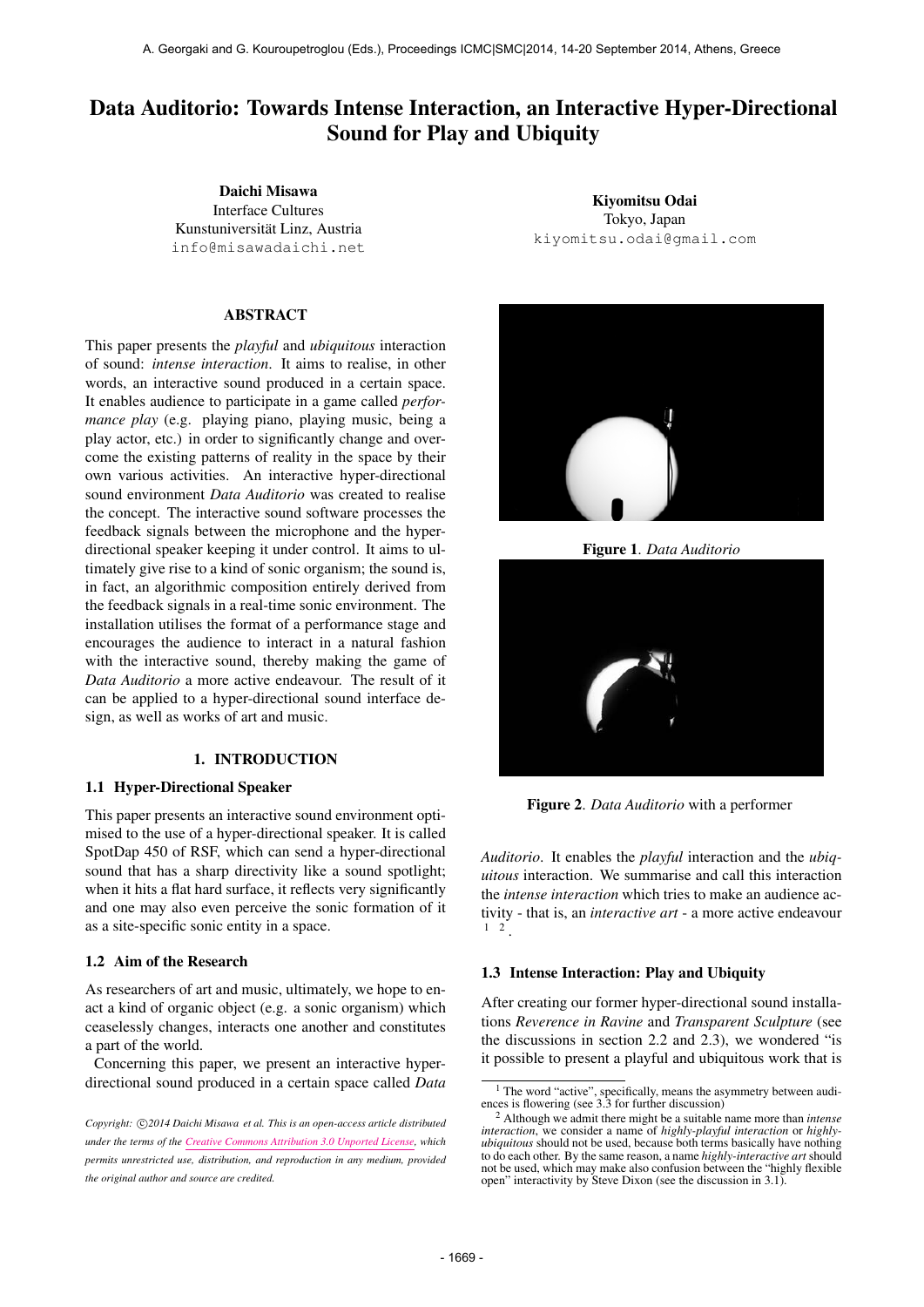intensely interactive? [1, 2]" This idea came to the basic motivation of this paper.

Since both installations were participatory or responsive, we could imagine at first simply that it would be more interesting if it introduced a kind of musical complexity into the expression of the hyper-directional sound. For example, if it uses an interactive algorithmic composition software for the sound, which "composes" the real-time sonic environment; in this kind of environment, the audience should be able to trigger the interaction as they play a musical game, or interact with a sonic organism.

Subsequently, we defined its elements as the *playful* interaction and the *ubiquitous* interaction and summarised them in a concept called the *intense interaction* that we invented. *Data Auditorio* (see chapter 6) is an interactive hyper-directional sound environment which was created to realise the *intense interaction*. Towards the *intense interaction*, we will discuss from the next chapter the related factors.

# 2. RELATED WORKS

When one tries to design a hyper-directional speaker application, what kind of works should s/he refer to? In this chapter, we discuss the related works towards the *intense interaction*.

#### 2.1 Sounding Objects and Prepared Loudspeakers

Given what is known about the sounding object or the prepared loudspeaker environment like *Rainforest* by David Tudor (see section 4.2 for further information), it is evident that a similar work uses the hyper-directional speaker: *Cloud Forest - Foyer* by Fujiko Nakaya and Shiro Takatani (August, 2010) [3]  $3$ . It creates loudly propagative "complex sonic carpets" like a fog in space, where audience can listen to the kinetic sound of the hyper-directional speaker outside the installation. In other words, the participation of audience is not an essential element in *Foyer*, even if it is a likely activity [4]. In addition, in terms of ubiquitous participation (see the discussion in the chapter 5), it is evident from the installation design that the hyper-directional loudspeakers, which are placed on a mirror for its optic attraction, may get in the way of the seamless participation of the audience (audience exploration of the space).

#### 2.2 Participation of Audience

Contrasting with the *Foyer*, we name as a participatory installation *Reverence in Ravine* by Daichi Misawa (January, 2011) [1]. It necessitates the audience exploration of the space as an essential element to appreciate the hyperdirectional sound - that is, it aims to present the very structure of the hyper-directional sounds (as well as the visual structure) as a kind of "transparent sculpture", instead of the prepared speakers. In fact, its space is nearly empty, except some necessary equipment and asks the audience explore the space as an essential element. In this regard, we may name another work presents a "wall" structure

of hyper-directional sound, *Between You and Me* by Anke Eckardt (November, 2011)  $[5]$  <sup>4</sup>.

#### 2.3 Interactive Hyper-directional Sound

As an *interactive art* uses the hyper-directional sound, we mention the *Transparent Sculpture* by Misawa (August, 2012) [2]. As *Ravine*, it presents the hyper-directional sound structure which is interactive above the empty stage. The interactive sound is, in fact, a real-time audio feedback of the space like a "mirror of [the hyper-directional] sound." In other words, it was a responsive audio feedback environment <sup>5</sup>.

# 3. PLAY

#### 3.1 Interactive Art

What is *interactive art*? We define it as an indeterminate state of a connective <sup>6</sup>. It is continually reorganised and embodied by all audience and changes the audience's status (role) involved in the work [7, 8]. We consider audience in the *interactive art* is not separated from the work, but connected and embodied. In other words, an activity between audience and interactive interface is interrelated, which is the very work of art.

According to Söke Dinkla, interactive art is a *floating work of art* that "is no longer the expression of a single individual. Neither is it the expression of a collective, but it is the state of a 'connective' - a web of influences that are continually reorganised by all participants [9]  $\frac{7}{1}$ ."

#### 3.2 Playful Interaction

The *intense interaction* is, in this paper, based on the game called *performance play*. We define *playful interaction* as an interaction that can be a performance and a mindset to overcome an existing patterns of reality <sup>8</sup>. It is based on the following definitions.

Steve Dixon said play is a fundamental element of the interactivity and it "encourage[s] playful, childlike fascination [11]." According to Brian Sutton-Smith, "almost anything can allow play to occur." He defined *Performance play* as playing piano, playing music, being a play actor, playing the game for the game's sake [12]. Based on Roger Caillois's discussion, the *Performance play* can be related to the game of *mimicry* [13]. On the other hand, Georg

<sup>3</sup> As written on the website, the title is a reference to the *Rainforest*.

<sup>4</sup> Young and Zazeela's *Dream House* (see 5.1 Auditory Interfaces) might be a former example of a kind of sound and light installation in an empty space, although it used loudspeakers such as Leak Mark II Sandwich speakers, Argus-X Custom 450 speakers, etc. [6].

<sup>5</sup> Linear sounds were also played in the version 1, 2012.

<sup>&</sup>lt;sup>6</sup> An interface with tuned determinate responses can be considered as a musical instrument, rather than the *interactive art*, in this paper.

We mention some informative definitions. Katja Kwastek defined the interactive art as an interactive processes that "need not be digitally mediated" [10]. Steve Dixon stated an interactivity ranges "from simple stimulus-response closed modes to highly flexible open models," and categorised as *1. navigation, 2. participation, 3. conversation, 4. collaboration*, ranking them in ascending order by their own openness of interaction [11].

<sup>8</sup> One might be possible to find examples of the *playful* activities from the role of "the fool" in the *King Lear* by William Shakespeare and Puhua in the *Record of Linji*, though they are both extreme examples and we suppose most of the people can not behave witty and humorous like them.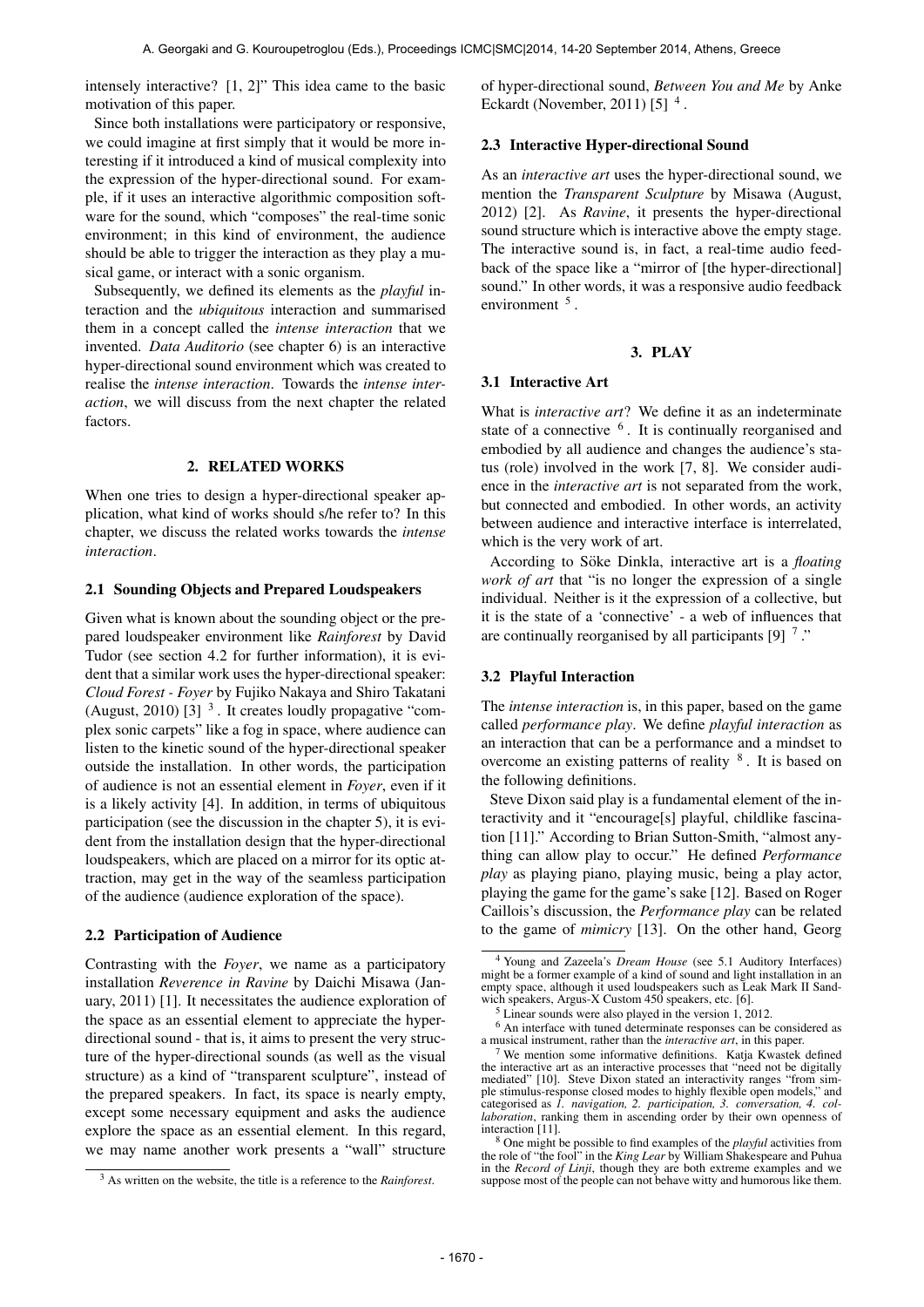Russegger added that "the ability of playfulness is becoming a powerful tool and mindset for individuals to overcome existing patterns and standards," and " 'I am playing.' means 'I can do something that I am not otherwise doing [14].' "

# 3.3 Audience Activities and Asymmetry

In terms of audience activities in the *performance play*, *Auditorio* tries to flower the asymmetry between audience activities, e.g. an unexpected and distinctive activities. We consider the asymmetry is based on the difference between the *codes* of audience members.

According to Stuart Hall, an audience can be categorised into the three codes (positions) in a communicative exchange: the *dominant-hegemonic code*, the *negotiated code* and the *oppositional code*. Each audience member can be considered as a personalised code (for a communicative exchange; that is, for an encoding / decoding process) and the positions can be asymmetrical and various  $[15]$ <sup>9</sup>.

For example, an audience member may be categorised into the *oppositional position*, when they behave untraditional, non-standard and experimental - that is, *playful*, or in any fashion that they are far from being *dominanthegemonic* 10 . Based on the asymmetry between the *codes*, what can be claimed here is, in the course of *playful interaction* (*performance play*), *Data Auditorio* depicts the significance of the audience asymmetry as a work of art.

#### 4. MUSICAL ISSUES

Musical element plays an important role to "compose" the *playful* interaction (*performance play*) of *Data Auditorio*. In this chapter we discuss the related works towards the *intense interaction*.

#### 4.1 Body of a Performer

What is the role of body in *Data Auditorio*? As we discussed in 3.1 (*interactive art*), we consider the activity of body in the *performance play* as a work of art. It is a variable and a transformable, in which there is little boarder between an audience, a performer and an observer  $11$ .

#### 4.2 Algorithmic Composition

Noticeably, some artistically significant achievements to take advantage of sound processing were made before the advent of the digital age. In the first version of his *Rainforest* (1968), David Tudor "established a means of sound transformations" using not electronic modulation, but the resonant nodes of a variety of physical objects [16]; this would be one of the earliest examples of sound-processing installation.

It is also suggestive that the theoretical basis of granular synthesis was pioneered in the very analog age. It was 1960 when Iannis Xenakis developed a compositional theory for grains of sound for the first time, and 14 years later in 1974, Curtis Roads accomplished "the first computerbased implementations of granular synthesis" [17]. Though David Cope refers to John Cage's *Music of Changes*(1951) as one of the modern prototypes of algorithmic composition [18], it is also true that the algorithmic procedures of electronic sound processing have motivated composers to adopt the systems as both macro and micro structures of their works especially after the mid-1960s.

#### 4.3 Use of Audio Feedback

Robert Ashley's *The Wolfman* (1964), for voice, tape and vocal feedback, is an early example of a composition using audio feedback [19]. This music was incredibly powerful, but at the same time, it was inevitable that its excessive sound pressure level terrified many audiences by threatening their aural "health" [20]. Steve Reich's *Pendulum Music* (1968) also takes advantage of the feedback sounds that occur between loudspeakers and the microphones swinging back and forth over them. Working along his "phasing" technique quite effectively, the audio feedback is conceptualised in very inspiring ways; since it keeps the sonic phenomenon naked, it could motivate composers and sound artists, specifically us, to raise an important question: "then, how would you manipulate this powerful energy?"

In this context, the significance of the software, *Feedback Grain*, of which details are discussed in 6.3, is that it provides a systematic set of methods to utilize the very powerful energy of feedback sounds, keeping it under control. The use of dynamic-range compressors enables one to manipulate the feedback loop without taking too much risk of terrifying audiences or blowing up loudspeakers. The complex feedback system can also work as a meta-structure of an algorithmic composition.

#### 5. UBIQUITY

#### 5.1 Auditory Interfaces

While we use the hyper-directional speaker as a primary tool, we hope it is not a controversial approach. Given the history of art and music, one can realise "designers" have utilised a diverse range of auditory interfaces. For example, we name Luigi Russolo's interface *Intonarumori* and can also note that John Cage's *4'33"* (1952) implied a social and environmental activity as an interface, and La Monte Young and Marian Zazeela's *Dream House* (1962) used the air in a room as an interface  $[21, 22, 6]$ <sup>12</sup>.

# 5.2 Technology that Disappears

Concerning the design of an auditory interface, we clarify here that we designed the *Data Auditorio* for *ubiquitous interaction*. We define it as a rational interaction which seamlessly and intuitively enables people to experience its

<sup>9</sup> We admit audience are not only asymmetrical, but also has a symmetrical character, to some extent.

<sup>10</sup> In other words, when an audience follows a certain traditional fashion, instruction and manual, they are categorised into *dominanthegemonic* position.

<sup>11</sup> By the way, although *performance play* necessitates the use of body of audience, the use of radio wave and electronic signals of body might be a different field where, e.g., Alvin Lucier's *Music For Solo Performer* (1965) would be one of prominent works.

<sup>&</sup>lt;sup>12</sup> *Dream House* is *a continuous frequency environment* of sound and light which established "the pattern of high and low pressure area" by a single sine wave; that is, variable loudness.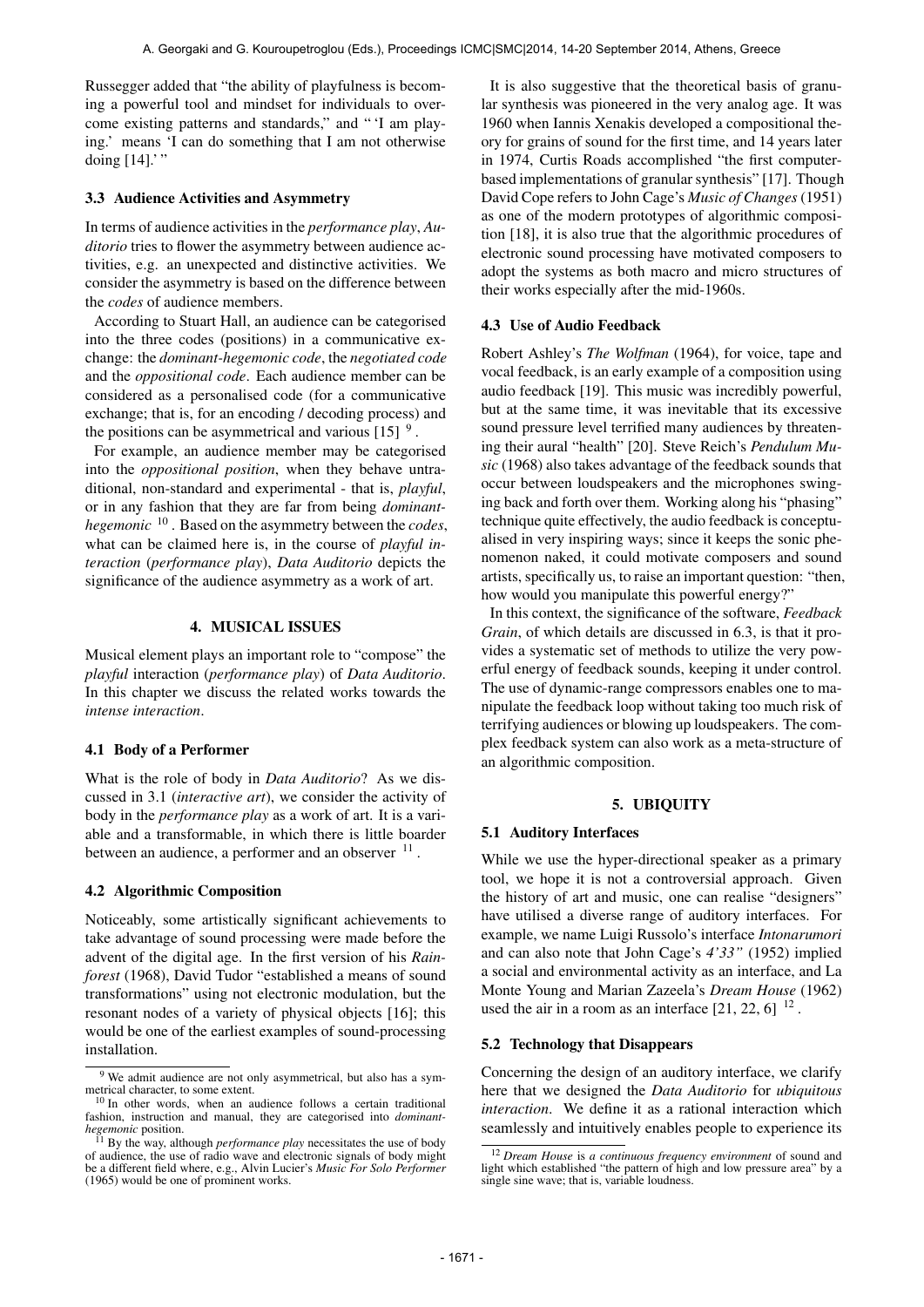essential function and to accomplish their purposes. It is based on the Mark Weiser's thought of making novel technologies.

Weiser described in 1999 that the *ubiquitous* technologies are those that "disappear" and "fit the human environment" [23]. As auditory interface designers, in this paper we try to design a seamless interaction and do not want to present something which may get in the way of a rational audience experience [23].

# 6. DATA AUDITORIO

# 6.1 Equipment

*Data Auditorio* takes advantage of a computer, an audio interface, a hyper-directional speaker [24], a dynamic or condenser microphone, a loudspeaker (optional), a spotlight (optional), a mirror (optional). The size of the installation is at least, 4 meters by 4 and 3 (width, depth, height) though it is scalable as it is a site-specific installation. The computer is 4GB memory and 2GHz Intel core i7 CPU on Mac OS X (10.7) or equivalent.

#### 6.2 Interaction Design

In *Data Auditorio*, all interactions are reflected upon the machine-system-output in real-time, and concurrently they also become the immediate feedback to the machine-systeminput, in which the unique radiance of momentary sonic events is preserved and involved into the circular structure of the audio signals.

As a human system, audience can interact with *Auditorio* basically through the 3 processes (see figure 3). The first process is the hearing of the sound at their standing spots within the installation (hearing). The second is the positioning of their own bodies at the space which influences the third process (positioning). It is the sound altered by their own activities such as clapping, stepping, speaking, muting, breathing, playing instruments, and so forth (sound control).

As we said already in section 4.1, the performer as a variable can seamlessly transform into the audience, and vice versa. The interactive sound is also processing the sound from people who do not recognise themselves as they are performing (as well as the sound from animal and environment).

The next section discusses the detail of the process of software which was built by Kiyomitsu Odai until 2012 and subsequently utilised for the process of musical composition layer (see section 6.4) of *Data Auditorio*, 2013.

### 6.3 Software I: Feedback Grain

The software working inside *Data Auditorio* involves and processes the real-time sonic environment in which the installation is placed, and the processed sound is thrown back to the environment consistently (Figure 4 draws the diagram). This software, named *Feedback Grain*, mainly features two techniques: Compression Feedback Generation Synthesis (CFGS) and Granular Synthesis (GS). CFGS is



Figure 3. Diagram of Interaction in *Data Auditorio*. "H" means the human system and "M" is the machine system. Figure. *Feedback Grain ver. 2*



Figure 4. Diagram of *Feedback Grain version 2*.

the real-time algorithmic engine to use dynamic-range compressors in order to establish the feedback loop occurring between the microphone and loudspeaker [25]. Then, GS is utilised to transform a feedback stream into arranged or scattered "grains" of sound [26]. Significantly, *Feedback Grain* realises the radiance that is unique to the real-time audio feedback; specifically, the sound quality is quite similar to the audio feedback, which recording engineers always struggle to eliminate, but its amplitude level is controlled so that it does not rise infinitely while its powerful quality, which we call "radiance," is maintained. Along with the real-time feedback, the sounds from which the granulated ones derive are continuously recorded in real time and are stored in the buffers, which are updated all the time, preserving the radiance. Musically, the granulated sounds add a rich variety of rhythmic verticality to the horizontal, or drone-like, non-granulated feedback sounds; in addition, being capable of triggering quite a wide range of pitches enabled by the flexible manipulation of the playback speed of each triggered sonic grain, the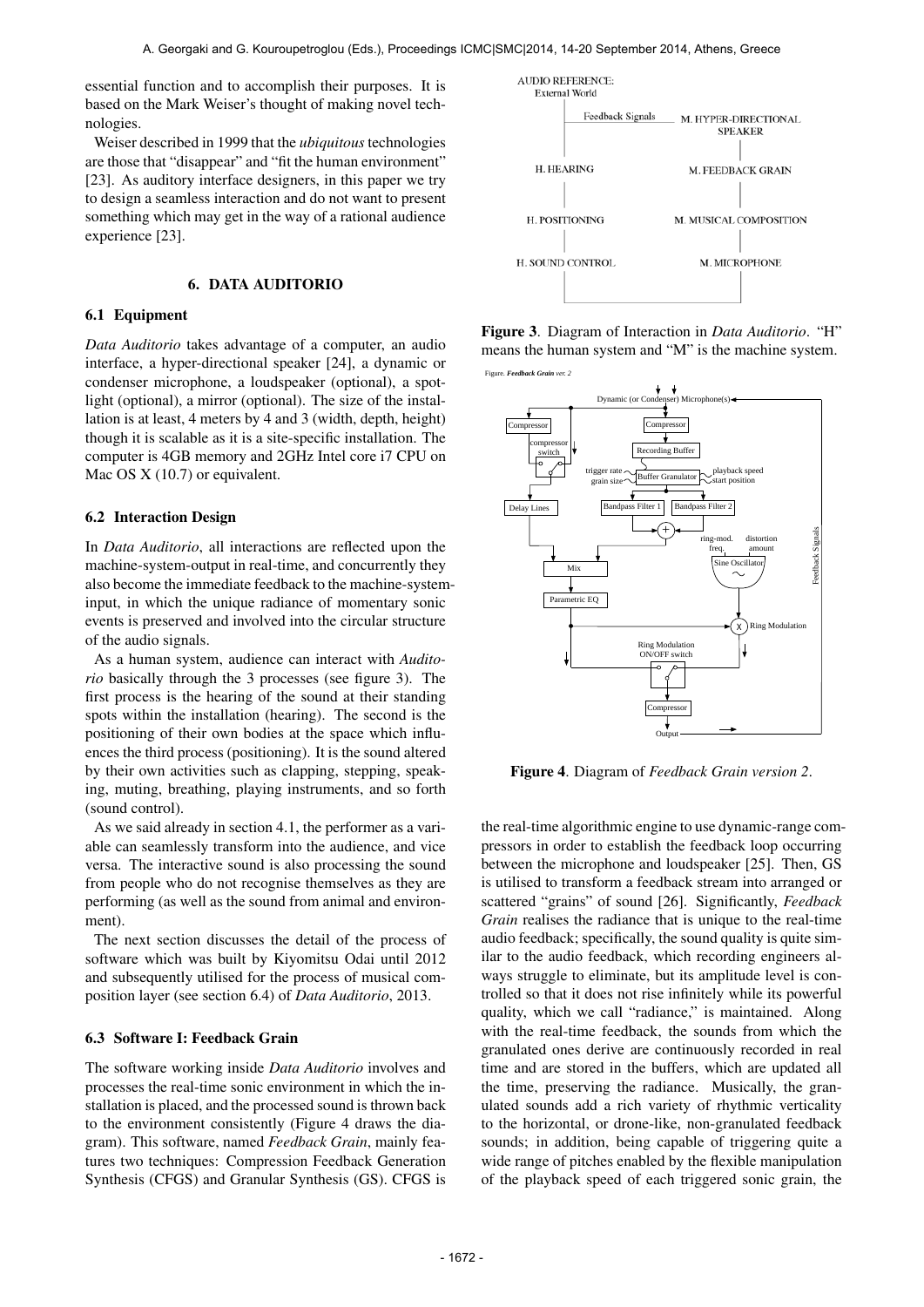granulator enhances the variety in the frequency domain as well. Though it is mostly a digital software constructed in a computer, the connection between the input and output is quite analog and always interfered with the audiences and/or the space.

Here, in the relationship among the sound system, the audiences, and the space, the quality of the interactivity is complex yet quite organized. Firstly, the parametric sound by itself is highly interactive because the patterns of its direct flow and sharp reflection are altered drastically when they experience intererence. Secondly, the inner quality of the sound can also be altered all the time because its source is always picked up by the microphone to which audiences are encouraged to feed their sounds, hence another interactivity. Thirdly, the CFGS that employs the compressor enhances the interactivity, picking up and boosting up the sounds with a very low amplitude level. The use of compressor, fourthly, also maintains the feedback loop that it establishes and controls; the feedback loop is constantly updated in real time and is also physically open toward audiences. By involving its own audiences, conceptually, *Auditorio* is to provide the game to "play": that is, the installation is the artistic playground where "[they] can do something that [they] do not usually do. [14]" The game is actually serious and intense so that it challenges them in a way. Despite the unique beauty, the feedback sound is not euphonic in conventional senses, but it has the intensity to question their aesthetics on sounds. Therefore, we call the interaction to be realised here, *intense interaction*. Of course, interactive sound art is not new at all today, but the concept the *Auditorio* attempts to realise, significantly, is rather the high integration of those different layers of interactivity into the relatively simple-looking installation than interactivity by itself.

#### 6.4 Software II: Musical Composition Layer

In *Data Auditorio*, furthermore, there is a higher-level structure over *Feedback Grain*: the composition layer to manipulate the parameters of the feedback granulator. The composition takes the form that circulates rather than having the beginning and end, and the triggers to change the modes of interaction are mapped on its timeline, of which a cycle generates the next one near its own end, avoiding the exact repetition of itself. The circular structure is, obviously, designed so that it is analogous to the feedback engine, and also its musical timeline, based on the Fibonacci series to converge onto the golden mean in the larger scales of it, corresponds to the algorithmic delay lines (within *Feedback Grain*), of which variables are smaller Fibonacci numbers.

Here, it is quite important that the composition layer is not only to add a time axis to the installation, but also to employ its interactivity as a parameter; in its timeline, the degrees of interactivity, as well as the modes of interaction, are varied. Thus, the goal that the *Auditorio* tries to achieve is not interactivity by itself, but the intense structural complex of which interactivity is one of the elements.

#### 6.5 Installation Design

First of all, the installation is designed through viewing the affordable space as a virtual coordinate space, like the *Reverence in Ravine* [1]. Then the hyper-directional sound structure is constructed in it. Therefore, the structure is site-specific, yet it can exist discretely at a certain area of the space owing to the directivity of hyper-directional sound. Like virtual spatial coordinates are positioned in a virtual coordinate space, the sweet-spots (listening area) made with the hyper-directional sound structures are invisibly deployed.

The installation utilises the format of performance stage to complement the "invisibility" of hyper-directional sound structure (that is, for the *ubiquitous* interaction). For example, a microphone stand and a spotlight can be left in the space. It aims to encourage the audience to interact in a natural fashion, although it is possible to present an empty space as *Transparent Sculpture*. Figures 5 and 6 show the illustration of the installation and the sketch.

We use the spatial reflection of hyper-directional sound concerning the effective sound design, since the hyperdirectional sound is clearly perceptible from a certain distance. According to the user's manual of the parametric speaker, "the ideal height is above 4 meters from the ground [27]" when it is positioned on the ceiling. In other words, that a hyper-directional sound is reflected in a space means it is utilising the summed-up distance in a way.

The conventional loudspeaker can also emit white noise to offset the random propagative reflection of the hyperdirectional sound within the space, or some sounds if they may enhance the audience interaction (optional). Light (spotlight) can be also used to visualise the structure of sound (optional). In addition, a flat board like a mirror can be used for the effective reflection, since the wall or ceiling is not flat often (optional).



Figure 5. Installation Design of *Data Auditorio*.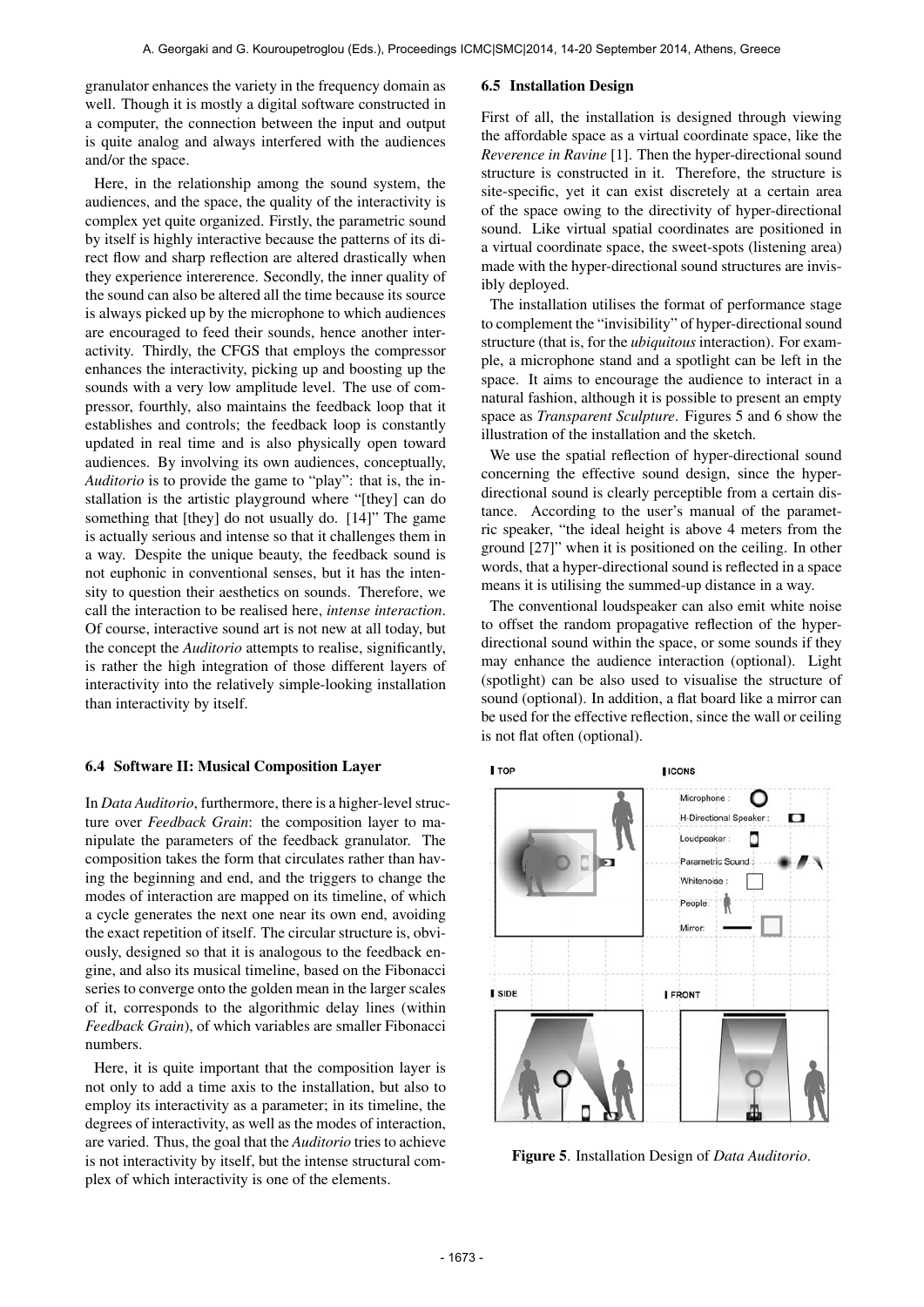

Figure 6. Installation Sketch of *Data Auditorio*.

# 7. EXPERIMENT AND EVALUATION

This chapter describes the evaluation of the demonstrations and the experiments of the *Data Auditorio*, in which the demonstration at the NTT InterCommunication Center (ICC) was conducted by Odai and the other demonstrations and experiments were conducted by Misawa.

# 7.1 Audibility Demonstration

*Data Auditorio* was demonstrated in May 26, 2013 at our private studio in Linz, Austria, from 2:00 to 5:00 AM. It was recorded with binaural microphones and video in order to demonstrate the different audibility and interactivity of *Auditorio*. The size of the whole space was approximately 4 meters by 8 and 3 (width, depth, height); there was no audiences then. As the recording shows, the environmental sound was nearly silent. The loudspeaker was not used. The course of demonstration was plotted previously.

We pick up some remarkable events. During the demonstrating, when the author was in front of the microphone under the spotlight, the feedback sound was clearly audible and was also nearly inaudible at approximately 2-3 meters away from the spotlight. Yet, the amplitude level depended on the distance and the response mode of the feedback system. That is to say, when the system's output gain was high, it was actually to some extent audible even from 2-3 meters away (though the musical details were not clear).

Another audibility demonstration was made in a conference room at NTT ICC in Tokyo. It was a large rectangularshaped space with hard walls, and there, we found that the sound from the hyper-directional speaker was capable of becoming a discrete pattern of the sonic beam that reflects around the space. This particular demonstration was done with ICC curators on August 20, 2013, and both of them seemed interested, especially in the distinctive pattern of the sound.

# 7.2 Experiment for the Intense Interaction

In the experiment on April 7, 2014 where we did a lecture and a performance for the audience (students), we could observe ourselves that by the own performance we were trying to alter the existing patterns of the reality in the space significantly for the audience, though no one asked us to do it - that is, we did not just demonstrate the interactive algorithmic sound and how it works, but also pursued an *playful* patterns of reality through the performance, singing, etc. (as a *playful* interaction of an *interactive art*).

An interesting event happened during the performance that can be a very example of the *intense interaction*, in which an audience member surprisingly passed me a tambourine to play it and enhance our performance (*playful* and *ubiquitous* interaction). Subsequently, we changed the mode of *performance play* from a singing into a more instrumental and rhythmical performance and pursued a *playfully* interesting performance. If there was an obvious boarder between the performer and the audience, this event would not happen.

On June 27, 2013, from 4:30 to 5:30 PM, an interaction experiment for the *Auditorio* took place in Linz, Austria. The size of the entire space was approximately 6 meters by 10 and 4 (width, depth, height). There were about 10 people around the installation, and some of them were voluntarily communicating with it. It was also documented in the video, where three people's interactions were sampled.

From the audience interaction, we know that the audience took little time until starting their performance (*ubiquitous* interaction), was speaking about their experience and singing a song that they knew as a performer (*playful* interaction). For example, some people sang different foreign songs that they knew, even though no one asked them to sing it (*audience asymmetry*). These songs were mirroring their existing knowledges and experiences (that is, they were the songs related to the countries that they stayed more than a few or several years.)

# 7.3 Evaluation

In terms of the *ubiquitous* interaction, we could see some notable facts. Firstly, they took a few moments to step toward the microphone and perform in front of it. Secondly, most of the audience soon became aware that their own voices were fed back to themselves and audience interaction was overall quite smooth (seamless and ubiquitous transformation into a performer).

In terms of *playful* interaction, sometimes, we observed that performers looked tense, embarrassed and not used to doing a performance (acting, speaking and singing). The reason seemed to be that they were in fact asked to interact with the audience in addition to the machine system of *Auditorio*. We could see this tension and seriousness in the *performance play* of audience could be a proof of the *playfulness*. It would be evident that they were struggling with the indeterminate state (e.g. sound pattern, reactions of people, atmosphere) in the space to change its existing patterns significantly. That is to say, they were quite rational in the *performance play*, rather than just being funny.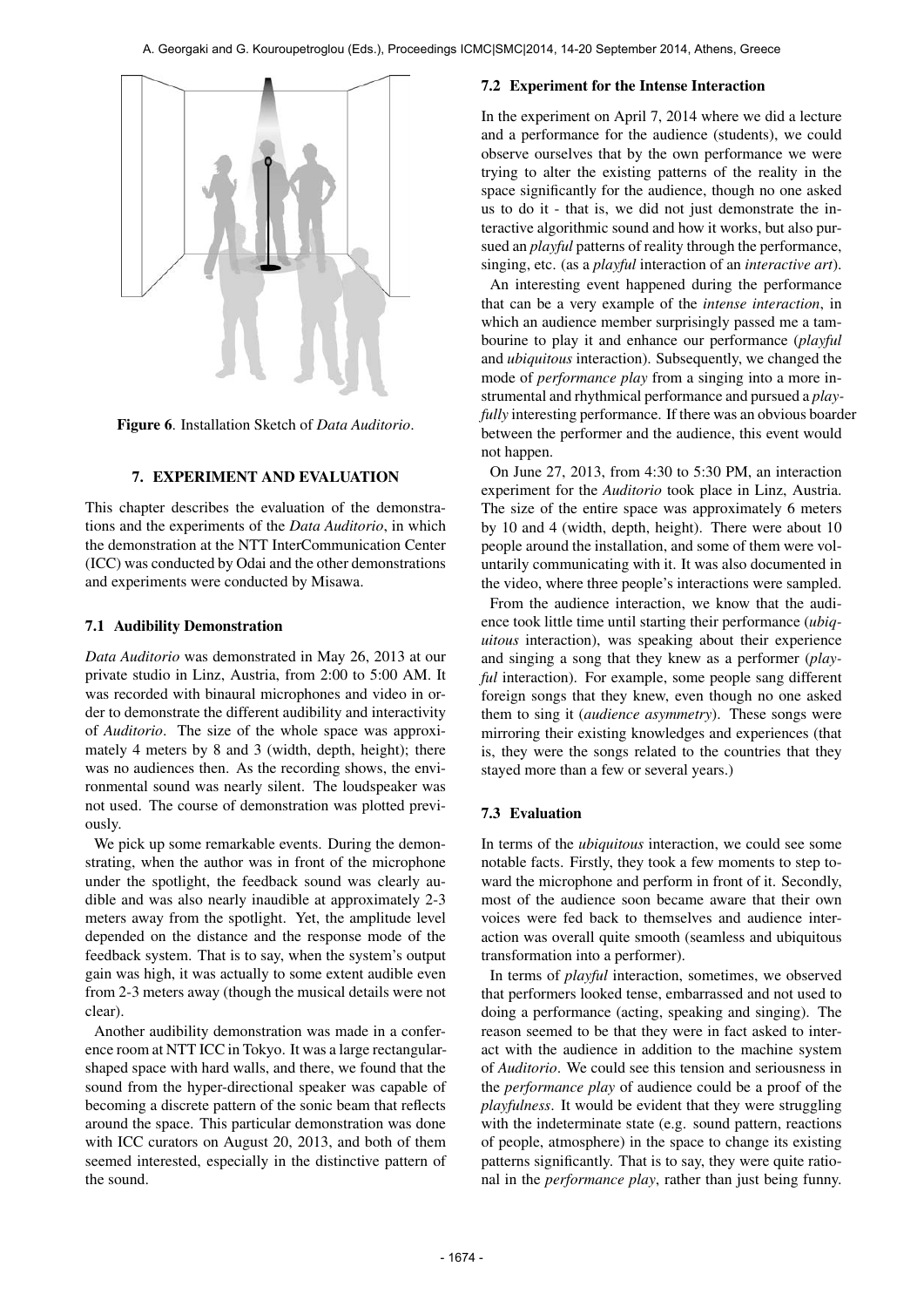It might mean when people are exposed in front of the others, they often became *playful* and *Data Auditorio* used this tendency. In addition, the interactive sound based on the musical composition (*Feedback Grain*) was also another element influenced the change of the mode of *performance play*, at least in the performance with a tambourine.

In addition, in terms of the asymmetry of audience activities that can influence the degree of significance of the *performance play*, we could observe an interesting asymmetry. Some audience members were unexpectedly singing different foreign songs reflecting their own existing knowledges and experiences and the audience activities were not only singing, but also descriptive speech for other audience and instrumental performance using a tambourine, etc. That is, in the *performance play*, in addition to the physical involvement, the verbal activities of audience were the very interactive performances depicting the asymmetry between the audience activities (the differences between people). In this regard, the *performance play* was often active, thereby making the *intense interaction* a flowering endeavour.

## 8. FUTURE WORKS AND CONCLUSION

Based on these evaluations, we conclude *Data Auditorio* succeeded in presenting the *intense interaction* to some extent that the activity of people came to be part of an *interactive art* in a form of *performance play* (*playful interaction*) in a natural fashion (*ubiquitous interaction*).

The outcome of this research can be applied to any interaction design that uses the hyper-directional speaker. Specifically, when the system aims to present *playful* and *ubiquitous* interaction.

As a future work, it might be fair to say, although this paper presented one of the ideal designs, the speaker position and other details can be redesigned carefully again, since the installation is site-specific installation and the space of exhibition varies every time.

In addition, *Data Auditorio* can be extended and/or applied to some large-scale installations or performances, although its design is compact by itself. Figure 7 shows an example of the designs, in which each *Auditorio* can function as a node, introducing a MIDI player piano.

We would also admit that it could lead to interesting results to introduce the physical interfaces for parametric sound with various components, sensors, and/or actuators, being aware of the *ubiquity* of technologies. We list up the possibilities as follows. Microphones: cardioid condenser, omni-directional condenser, hyper-directional condenser, contact microphone, hydrophone, etc. Photoresistors or cameras: LEDs, light bulbs, etc. Motors: brush motors, stepper motor, serve motors, etc. Other objects: fans, magnets, fluids, musical instruments, loudspeakers, natural objects, etc.

#### Acknowledgments

*Data Auditorio* would not be realised without many mentors, observers, and audiences. We gratefully acknowledge Professor Christa Sommerer, Martin Kaltenbrunner,



Figure 7. Installation design of the extended *Data Auditorio*.

Michael Schweiger, Laurent Mignonneau, Michaela Ortner in Interface Cultures Lab and Sound Studio K2 at Kunstuniversität Linz, Austria for supervising this paper and *Auditorio*. We also appreciate Professor Curtis Roads very much for supervising the development of *Feedback Grain*, the software working inside *Data Auditorio*. We also thank Minoru Hatanaka and Yasuko Yubisui for observing and commenting on a prototype of this work at NTT InterCommunication Center.

#### 9. REFERENCES

- [1] D. Misawa, "Reverence in ravine: A transparent sculpture in coordinate space for installation art," in *The proceedings of the Virtual System Multimedia (VSMM)*. Milan: IEEE, 2012.
- [2] ——, "Transparent sculpture: an embodied auditory interface for sound sculpture," in *Tangible and Embedded Interaction (TEI)*. Barcelona: ACM, 2013.
- [3] N. Fujiko and S. Takatani. (2010) Cloud forest foyer. [Online]. Available: [http://www.ycam.jp/en/art/2010/](http://www.ycam.jp/en/art/2010/04/fujiko-nakaya-shiro-takatani-n.html) [04/fujiko-nakaya-shiro-takatani-n.html](http://www.ycam.jp/en/art/2010/04/fujiko-nakaya-shiro-takatani-n.html)
- [4] ——. (2010) Cloud forest foyer, opening live performance. [Online]. Available: [https://vimeo.com/](https://vimeo.com/58233777) [58233777](https://vimeo.com/58233777)
- [5] A. Eckardt. (2011) Between you and me. [Online]. Available: [http://archive.aec.at/submission/2012/DM/](http://archive.aec.at/submission/2012/DM/43448/) [43448/](http://archive.aec.at/submission/2012/DM/43448/)
- [6] L. M. Young and M. Zazeela, *Selected Writings*, ser. PDF, ubuclassics, 2004. Munchen: Heiner Friedrich, Munchen, 1969. [Online]. Available: [http:](http://www.ubu.com/historical/young/index.html) [//www.ubu.com/historical/young/index.html](http://www.ubu.com/historical/young/index.html)